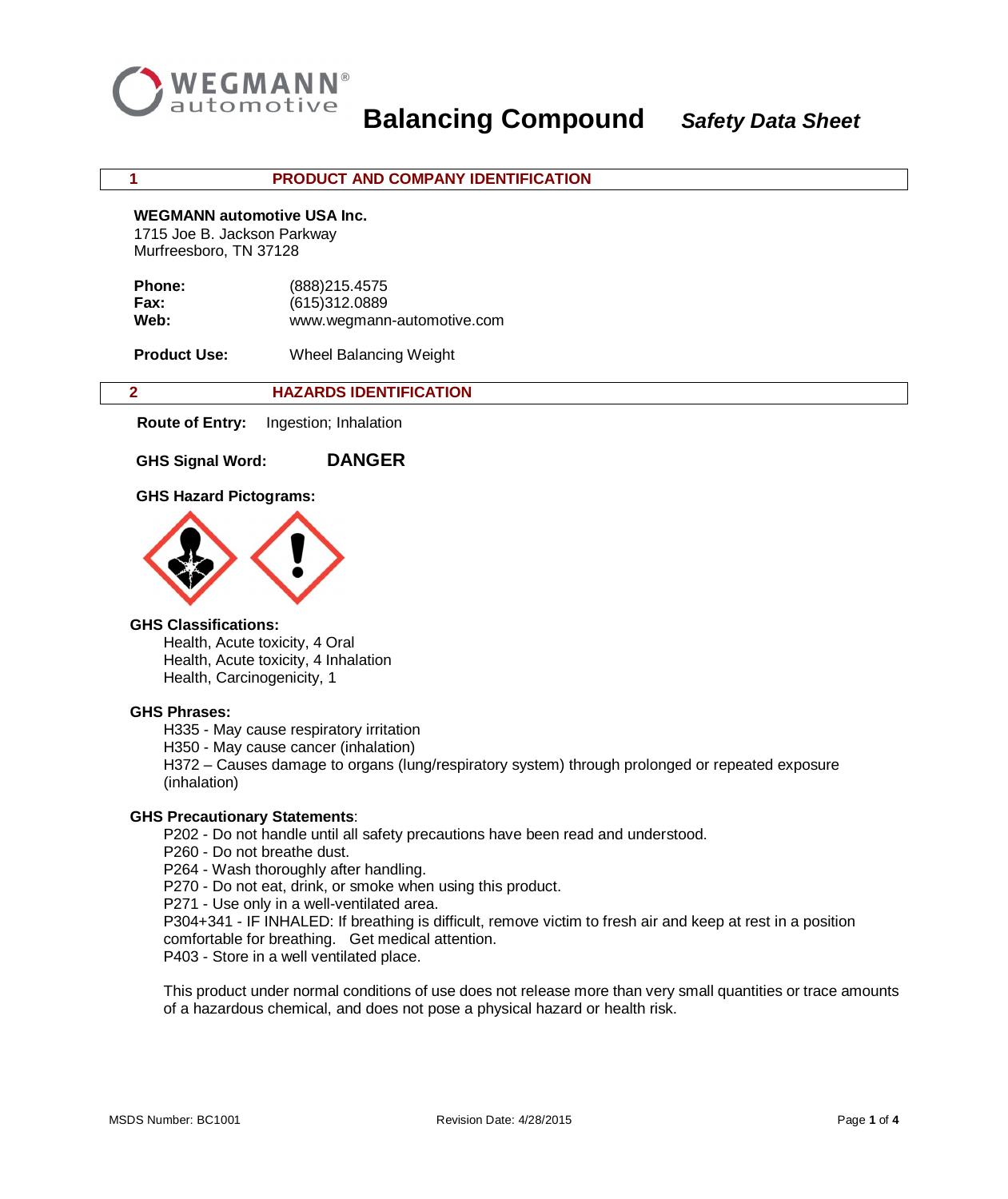

|                                                                                                                                                                                                       | 3                                                                                                                                                                                                                                                            |                                                                | <b>COMPOSITION/INFORMATION ON INGREDIENTS</b>                                                                                                                                                                                                                                                                                                                                |                                                                                                                          |  |
|-------------------------------------------------------------------------------------------------------------------------------------------------------------------------------------------------------|--------------------------------------------------------------------------------------------------------------------------------------------------------------------------------------------------------------------------------------------------------------|----------------------------------------------------------------|------------------------------------------------------------------------------------------------------------------------------------------------------------------------------------------------------------------------------------------------------------------------------------------------------------------------------------------------------------------------------|--------------------------------------------------------------------------------------------------------------------------|--|
|                                                                                                                                                                                                       | Ingredients:<br>Cas #<br>Percentage                                                                                                                                                                                                                          |                                                                | <b>Chemical Name</b>                                                                                                                                                                                                                                                                                                                                                         | <b>Exposure Limits</b>                                                                                                   |  |
|                                                                                                                                                                                                       | 14808-60-7                                                                                                                                                                                                                                                   | 98%                                                            | Quartz (SiO2)                                                                                                                                                                                                                                                                                                                                                                | $3mg/m3$ , 80mg/%SiO2                                                                                                    |  |
|                                                                                                                                                                                                       | 4                                                                                                                                                                                                                                                            | <b>FIRST AID MEASURES</b>                                      |                                                                                                                                                                                                                                                                                                                                                                              |                                                                                                                          |  |
|                                                                                                                                                                                                       | Remove to fresh air if dust or fume is present and consult a doctor if necessary.<br>Inhalation:<br><b>Skin Contact:</b><br><b>NA</b><br><b>Eye Contact:</b><br><b>NA</b><br>Ingestion:<br>Bring to the attention of a physician if bulk amount is ingested. |                                                                |                                                                                                                                                                                                                                                                                                                                                                              |                                                                                                                          |  |
|                                                                                                                                                                                                       | 5                                                                                                                                                                                                                                                            |                                                                | <b>FIRE FIGHTING MEASURES</b>                                                                                                                                                                                                                                                                                                                                                |                                                                                                                          |  |
| <b>Flash Point:</b><br><b>NA</b><br><b>Autoignition Temp:</b><br>NA<br>LEL:<br><b>NA</b><br>UEL:<br><b>NA</b><br>Material does not burn. CO and CO2 are possible products of a large industrial fire. |                                                                                                                                                                                                                                                              |                                                                |                                                                                                                                                                                                                                                                                                                                                                              |                                                                                                                          |  |
|                                                                                                                                                                                                       | 6                                                                                                                                                                                                                                                            |                                                                | <b>ACCIDENTAL RELEASE MEASURES</b>                                                                                                                                                                                                                                                                                                                                           |                                                                                                                          |  |
|                                                                                                                                                                                                       |                                                                                                                                                                                                                                                              |                                                                |                                                                                                                                                                                                                                                                                                                                                                              | Pick-up for re-use or recycle. Avoid dust generation. Use wet cleanup methods or vacuum.                                 |  |
|                                                                                                                                                                                                       | $\overline{7}$                                                                                                                                                                                                                                               |                                                                | <b>HANDLING AND STORAGE</b>                                                                                                                                                                                                                                                                                                                                                  |                                                                                                                          |  |
| <b>Handling Precautions:</b><br>generation.<br><b>Storage Requirements:</b><br>None established                                                                                                       |                                                                                                                                                                                                                                                              |                                                                |                                                                                                                                                                                                                                                                                                                                                                              | Handle in accordance with good hygiene and safety procedures. Prevent dust                                               |  |
|                                                                                                                                                                                                       | 8                                                                                                                                                                                                                                                            |                                                                | <b>EXPOSURE CONTROLS/PERSONAL PROTECTION</b>                                                                                                                                                                                                                                                                                                                                 |                                                                                                                          |  |
| <b>Engineering Controls:</b><br><b>Personal Protective Equip:</b><br>Avoid wind dispersal                                                                                                             |                                                                                                                                                                                                                                                              |                                                                | Minimize airborne dust generation. Use process enclosures, local exhaust<br>ventilation or other engineering controls to keep airborne levels below specified<br>exposure limits. If user operations generate dust, use ventilation to keep<br>exposure to airborne particles below the exposure limit.<br>Usage of safety glasses/ goggles is recommended. Dust respirator. |                                                                                                                          |  |
|                                                                                                                                                                                                       | $\boldsymbol{9}$                                                                                                                                                                                                                                             |                                                                | PHYSICAL AND CHEMICAL PROPERTIES                                                                                                                                                                                                                                                                                                                                             |                                                                                                                          |  |
|                                                                                                                                                                                                       | Appearance:<br><b>Physical State:</b><br><b>Spec Grav./Density:</b><br><b>Boiling Point:</b><br><b>Vapor Pressure:</b><br>pH:                                                                                                                                | White, tan<br>Solid<br><b>NA</b><br>3000 C<br>NA.<br><b>NA</b> |                                                                                                                                                                                                                                                                                                                                                                              | Odor:<br><b>Odorless</b><br>Solubility:<br>Not soluble<br><b>Percent Volatile:</b><br>NA<br>Freezing/Melting Pt.: 1710 C |  |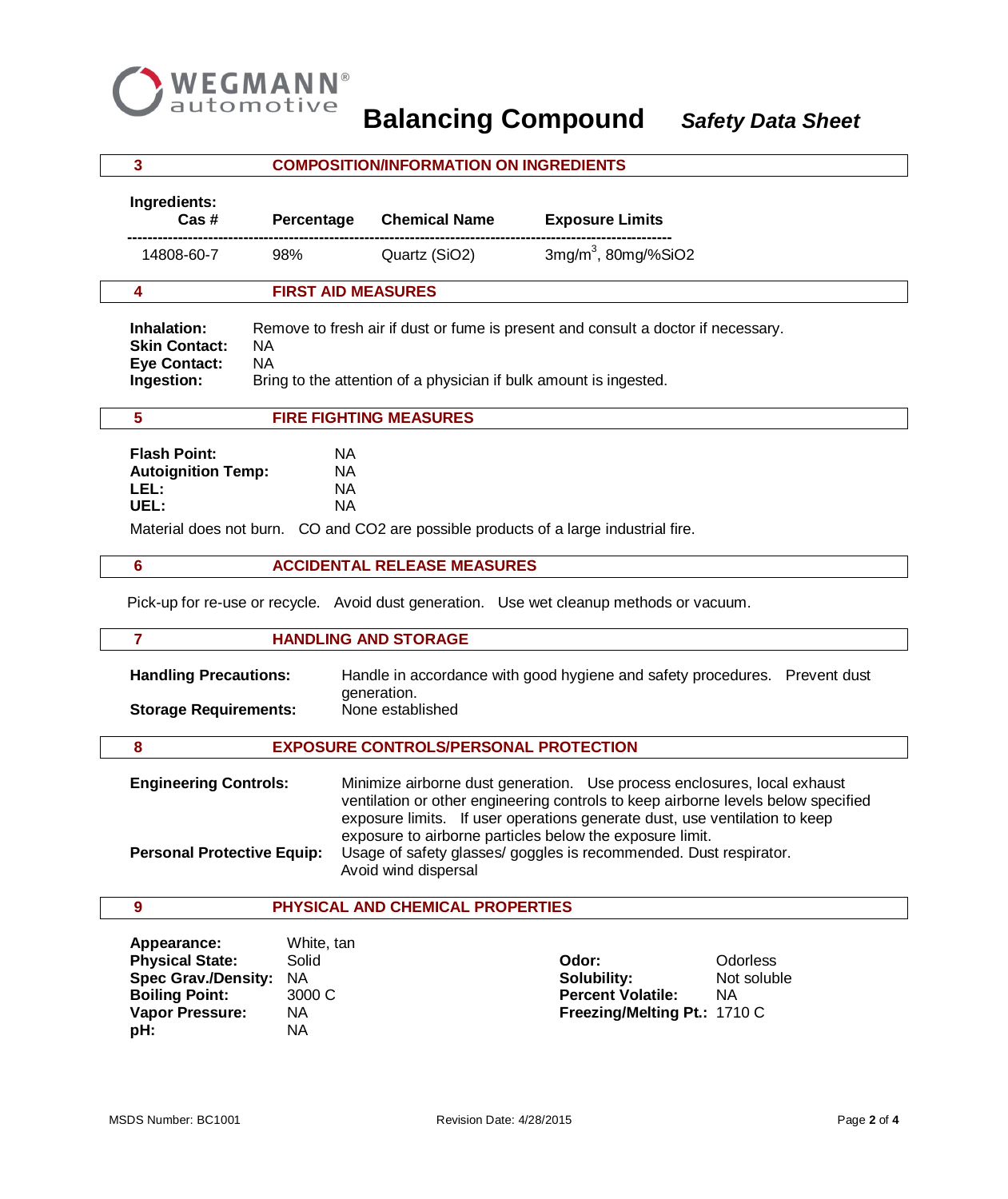

**Balancing Compound** *Safety Data Sheet*

 **10 STABILITY AND REACTIVITY**

| Stability:                               | Product is stable under normal conditions. |
|------------------------------------------|--------------------------------------------|
| <b>Conditions to Avoid:</b>              | Dust, sweeping or blow-cleaning            |
| <b>Materials to Avoid:</b>               | Inert                                      |
| <b>Hazardous Decomposition:</b>          | - NA                                       |
| Hazardous Polymerization: Will not occur |                                            |

### **11 TOXICOLOGICAL INFORMATION**

| <b>Toxicity Data:</b> |     |
|-----------------------|-----|
| Oral, LD50, Rat:      | ΝA  |
| Dermal:               | NA. |
| Inhalation:           | NA. |

Conditions and work practices, which generate dust or fumes, should be avoided.

| <b>Cancer List:</b>         | NTP Carcinogen |                               |                                 |
|-----------------------------|----------------|-------------------------------|---------------------------------|
| Ingredient<br>Quartz/Silica | Known<br>Yes   | Anticipated<br>No.            | <b>IARC Category</b><br>Group 1 |
| 12                          |                | <b>ECOLOGICAL INFORMATION</b> |                                 |

No data available

|  | <b>DISPOSAL CONSIDERATIONS</b> |
|--|--------------------------------|
|--|--------------------------------|

Dispose of container and unused contents in accordance with federal, state, and local requirements.

| <b>FRANSPORT INFORMATION</b> |
|------------------------------|
|                              |

Non-Regulated Material

| 15               | <b>REGULATORY INFORMATION</b> |             |                                     |
|------------------|-------------------------------|-------------|-------------------------------------|
| <b>COMPONENT</b> | CAS                           | <b>PERC</b> | <b>CODES</b>                        |
| *Quartz (SiO2)   | 14808607                      | 98%         | MASS, NRC, OSHAWAC, PA, TSCA, TXAIR |

 The State of California lists quartz/silica as a cancer causing agent and is included in the Proposition 65 list of focus chemicals.

### **REGULATORY KEY DESCRIPTIONS**

----------------------------------------------------------------

MASS = MA Massachusetts Hazardous Substances List

NRC = Nationally Recognized Carcinogens

OSHAWAC = OSHA Workplace Air Contaminants

PA = PA Right-To-Know List of Hazardous Substances

TSCA = Toxic Substances Control Act

TXAIR = TX Air Contaminants with Health Effects Screening Level